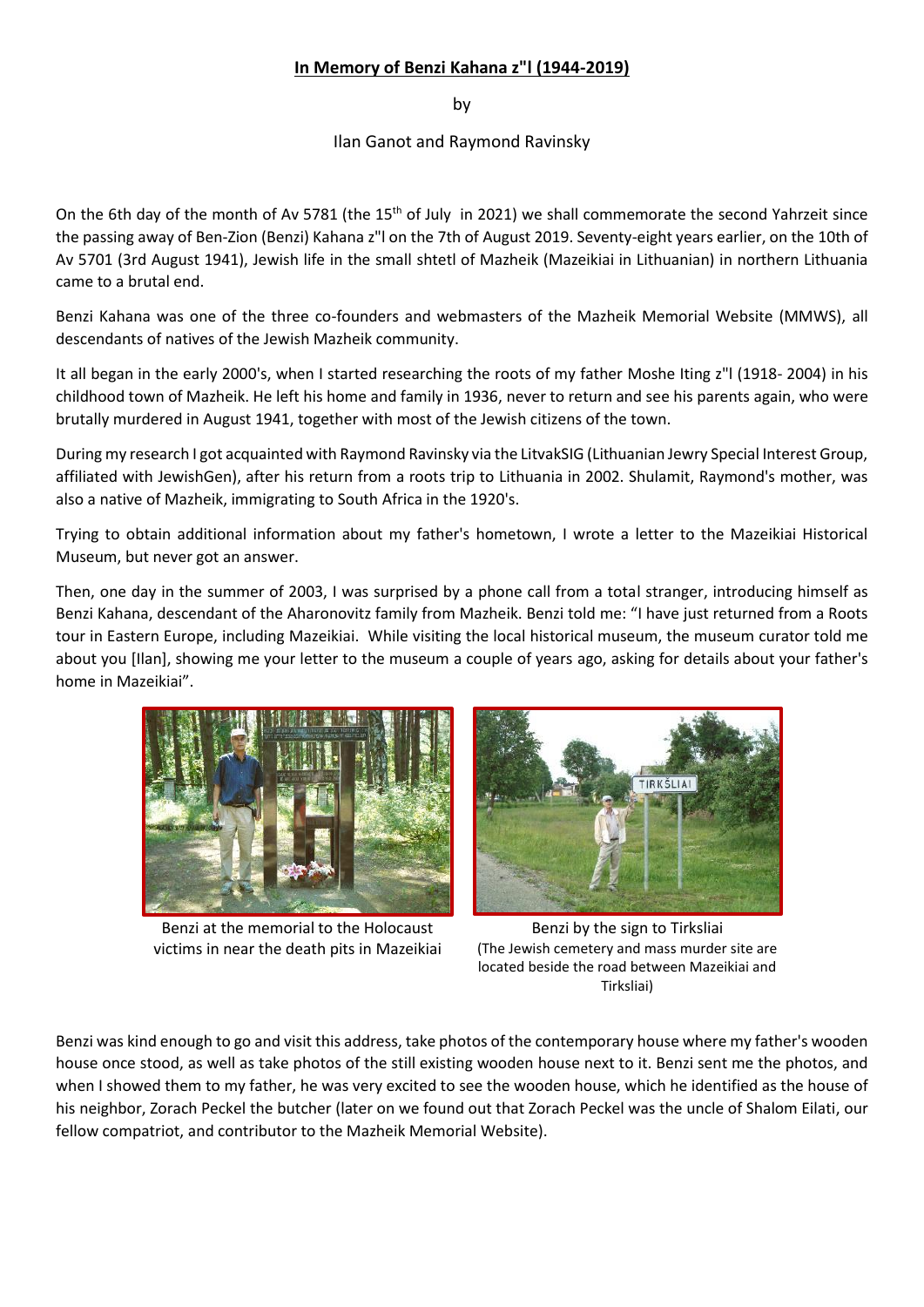



Zorach Peckel's wooden house Contemporary house, where my father's wooden house stood

Several weeks later, in an email message to Raymond and Benzi, I wrote: "As far as I know there is no site on the Internet about the Jewish community of Mazeikiai. Almost every one of us has some relevant material: documents, pictures, stories. Why don't we pool our efforts and materials and establish a website about the Jewish community of Mazeikiai, where all this invaluable information could be stored and be available to others, as well?"

Benzi's and Raymond's reactions to my suggestion were very enthusiastic; BUT, we couldn't have imagined the amount of work that would be involved with it. (Had we known in the beginning – maybe we wouldn't have begun it at all???)

Over a year after the idea of the memorial website arose, and after many days of hard work, the MMWS was finally established. In November 2004, during the Aharoni/Aharonovitz family reunion at Beit Sarah in Kfar-Saba (which Benzi initiated and organized), we formally launched the website.



Benzi addressing the Aharoni family reunion



Benzi and Shalom Eilati

It has been about a decade and a half since we got started. Benzi was a motivating force behind the website, making ties with additional descendants of Jewish Mazeikiai, providing additional information and material, and encouraging Raymond and me to improve and expand the website more and more.

Many times, when I tried calling Benzi by phone, or writing to him by email or WhatsApp, I found out that he was travelling again and again with his beloved wife Michal to many countries around the globe. Yes, he indeed knew how to live well.

Benzi was also the motivating force behind establishing a new memorial plaque in 2011, in memory of the Jewish community of Mazheik, in the Forest of Martyrs near Jerusalem, after the original plaque, in the depth of the forest, hadn't survived. A group of descendants, including Benzi, his cousins Barbara and Leorah, as well as others, visited the site in June 2012, paying respect to the Martyrs of Mazheik.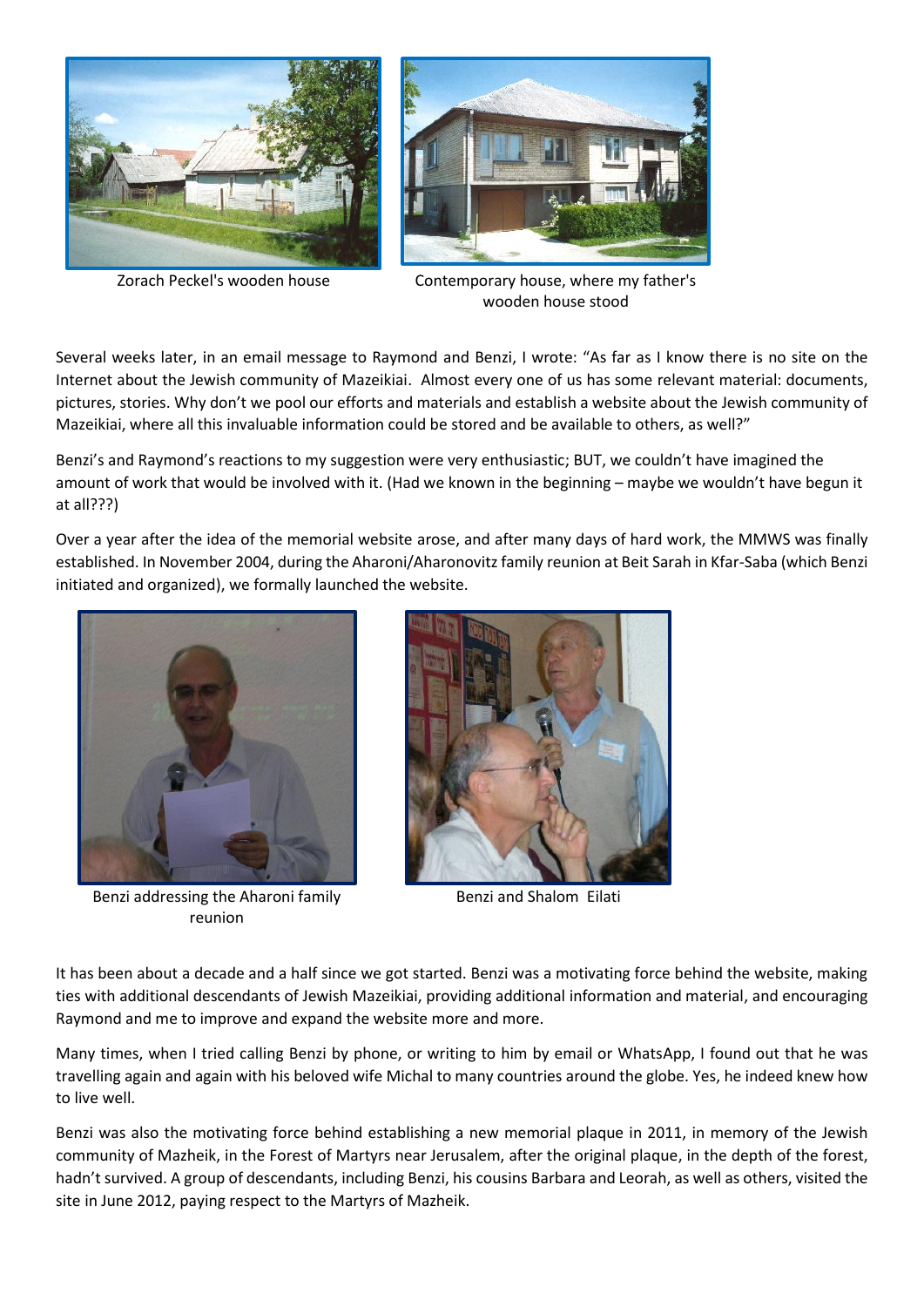



And then… all of a sudden, one day in the summer of 2019, I received a shocking message from Leorah Kroyanker, Benzi's cousin, with the following obituary:



Neither Raymond nor I were aware of Benzi's illness that led to his sudden passing away. It was really heart-breaking to realize that Benzi was not among us anymore.

When I added the above obituary to this article, I noticed something that I wasn't aware of before: August 9th, the day when Benzi was brought to his final rest, was THE SAME DAY when, 78 years earlier, the women and children of the Jewish community of Mazheik were brutally killed and thrown into the death pits. Among them were members of Benzi's family, as well as mine and many others' families. Just six days earlier, on August 3rd 1941, the men of the Jewish community of Mazheik found their evil fate.

During recent years, the condition of the Mazheik Memorial Website deteriorated, requiring maintenance and repair. Benzi urged us to locate a volunteer, having the capabilities to perform such tasks. Unfortunately, it was only after Benzi's death that we located such a volunteer. One of the first additions to the website that we asked him to make, was posting the following obituary on the homepage:

> **The webmasters of the** *Mazheik Memorial Website* **are deeply sorrowful following the passing away of our dear friend and partner Ben-Zion (Benzi) Kahana z"l at the age of 75 years.**

> **Benzi (1944 - 2019) was co-founder and dedicated co-webmaster of the** *Mazheik Memorial Website***. He made significant contributions to the development and maintenance of the website, taking part in conserving and commemorating the community of our ancestors.**

> **On behalf of all descendants of the Mazheik Shtetl, we offer our sincere condolences to the mourning family.**